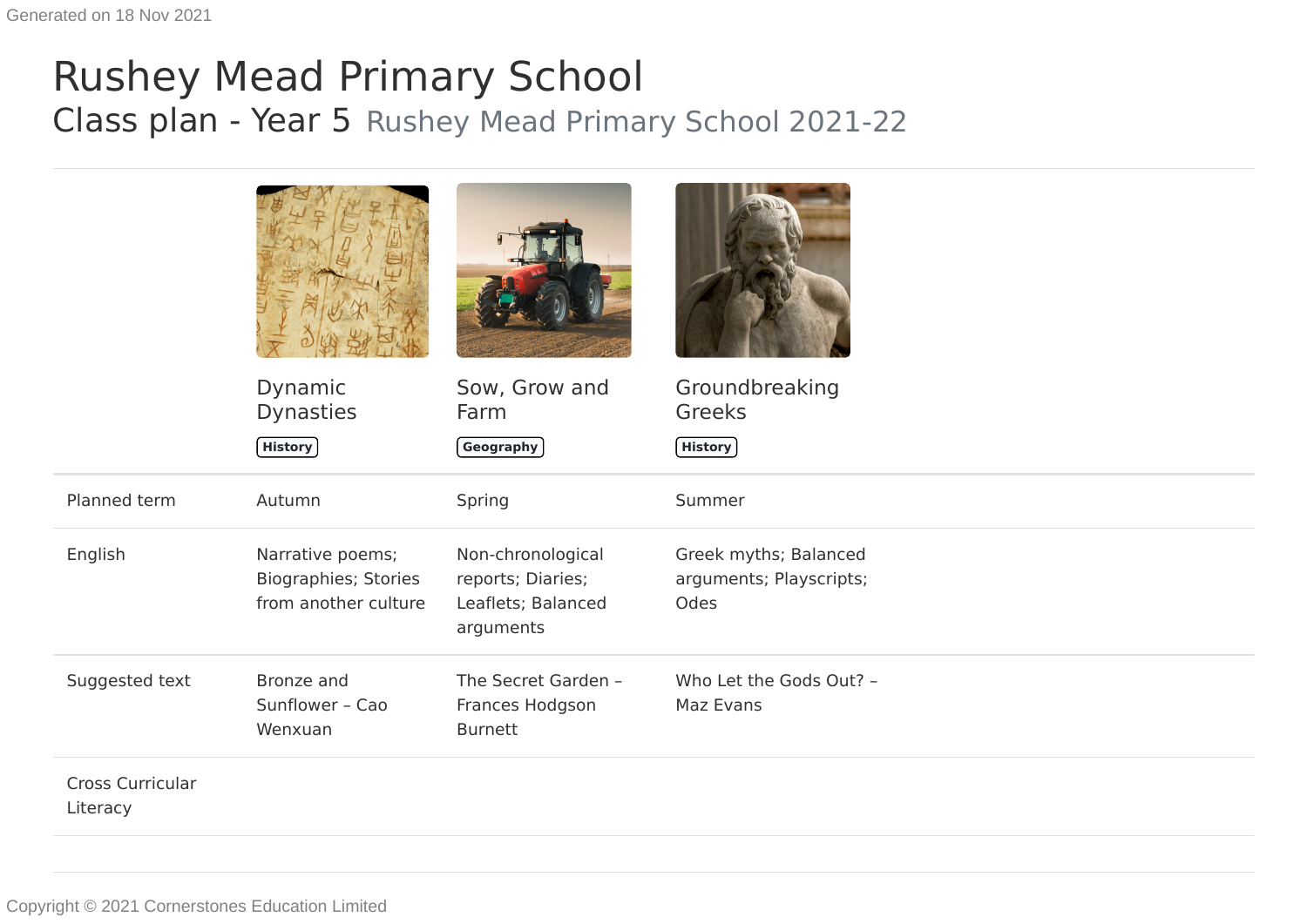| <b>Mathematics</b> | Maths No Problem!<br>This research-based<br>approach<br>emphasises problem<br>solving and utilises<br>pupils' core<br>competencies to<br>develop a relational<br>understanding of<br>mathematical<br>concepts. | Maths No Problem!<br>This research-based<br>approach emphasises<br>problem solving and<br>utilises pupils' core<br>competencies to<br>develop a relational<br>understanding of<br>mathematical<br>concepts. | Maths No Problem! This<br>research-based approach<br>emphasises problem<br>solving and utilises pupils'<br>core competencies to<br>develop a relational<br>understanding of<br>mathematical concepts. |  |
|--------------------|----------------------------------------------------------------------------------------------------------------------------------------------------------------------------------------------------------------|-------------------------------------------------------------------------------------------------------------------------------------------------------------------------------------------------------------|-------------------------------------------------------------------------------------------------------------------------------------------------------------------------------------------------------|--|
| Science            |                                                                                                                                                                                                                | Food chains and webs;<br>Life cycles; Plant<br>reproduction; Growing<br>plants; Modern farming                                                                                                              |                                                                                                                                                                                                       |  |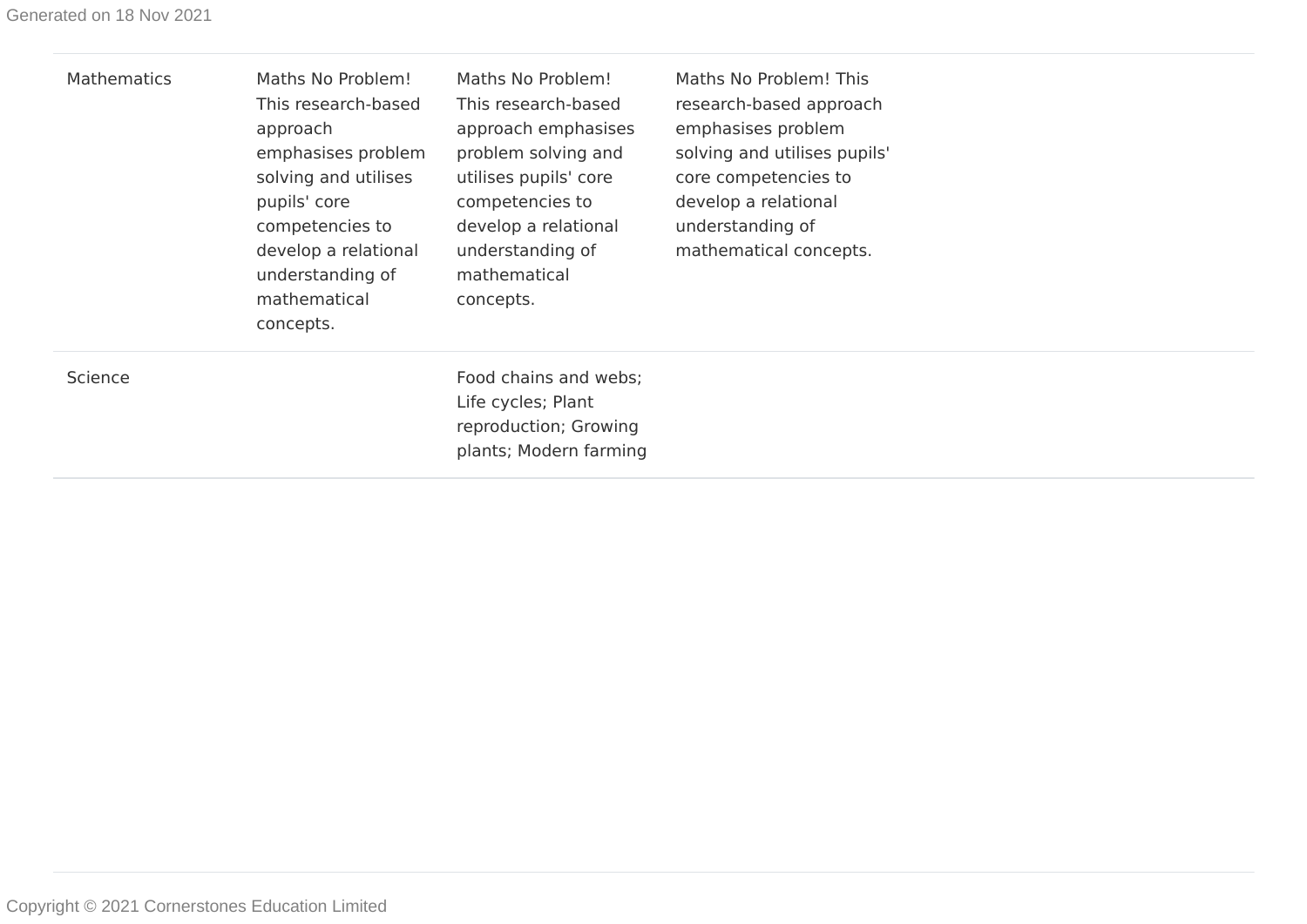|  |  | Geography |
|--|--|-----------|
|  |  |           |

[Investigating Our World] - Ordnance Survey maps; Contour lines; Sixfigure grid references; Time zones; Climate zones; Vegetation belts; Biomes; Human geography; World cities; **Sustainable** manufacturing processes; Relatives locations and distances; Transport networks; Settlement hierarchy; Local enquiry; Fieldwork Land use in the UK; Allotments; Farming in the UK; Maps; Grid references; Climate zones; Physical features of North and South America; Farming in North and South America; Food transportation

Interpreting geographical sources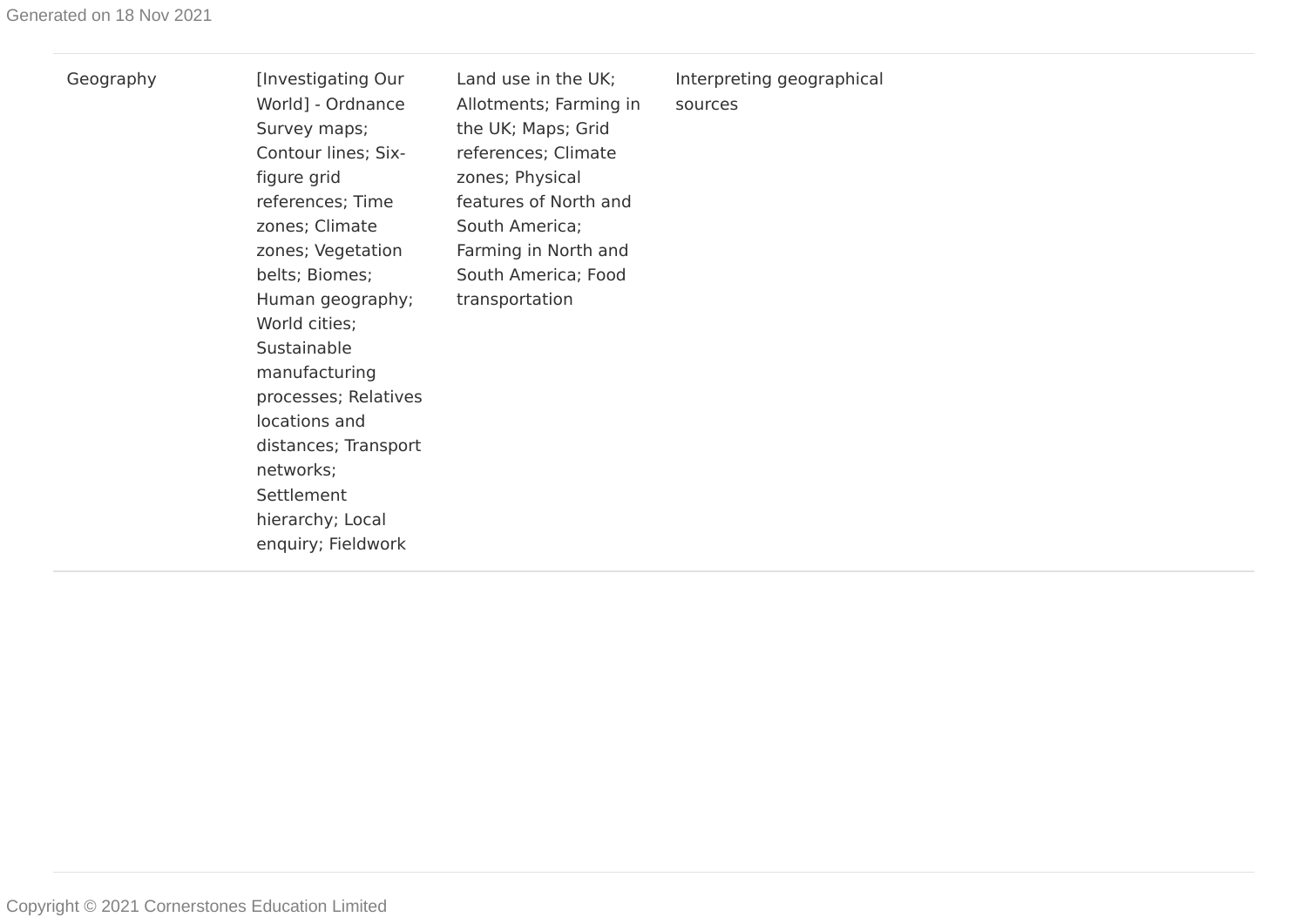| <b>History</b> | Ancient China;<br>Timelines and<br>chronology; Shang<br>Dynasty; Sources<br>and artefacts; Oracle<br>bones and religious<br>beliefs; Bronze Age<br>in ancient China;<br>Historical enquiry;<br>Significance of jade<br>and silk; Power and<br>social hierarchy;<br>Everyday life;<br>Warfare; Significant<br>individual - Di Xin;<br>End of the Shang<br>Dynasty; Bronze<br>Ages around the<br>world; Life after the<br>Shang Dynasty;<br>Legacy | Dig for Victory | Ancient Greek periods -<br>Minoan civilisation,<br>Mycenaean civilisation,<br>Dark Age, Archaic period,<br>Classical period,<br>Hellenistic period;<br>Chronology and timelines;<br>Primary and secondary<br>sources; City states;<br>Democracy; Role of men<br>and women; Social<br>hierarchy; Great<br>Athenians; the Acropolis;<br>Greek art, culture,<br>architecture, philosophy,<br>medicine and<br>mathematics; Olympic<br>Games; Alexander the<br>Great; End of the Greek<br>Empire; Legacy |
|----------------|--------------------------------------------------------------------------------------------------------------------------------------------------------------------------------------------------------------------------------------------------------------------------------------------------------------------------------------------------------------------------------------------------------------------------------------------------|-----------------|-----------------------------------------------------------------------------------------------------------------------------------------------------------------------------------------------------------------------------------------------------------------------------------------------------------------------------------------------------------------------------------------------------------------------------------------------------------------------------------------------------|
|----------------|--------------------------------------------------------------------------------------------------------------------------------------------------------------------------------------------------------------------------------------------------------------------------------------------------------------------------------------------------------------------------------------------------------------------------------------------------|-----------------|-----------------------------------------------------------------------------------------------------------------------------------------------------------------------------------------------------------------------------------------------------------------------------------------------------------------------------------------------------------------------------------------------------------------------------------------------------------------------------------------------------|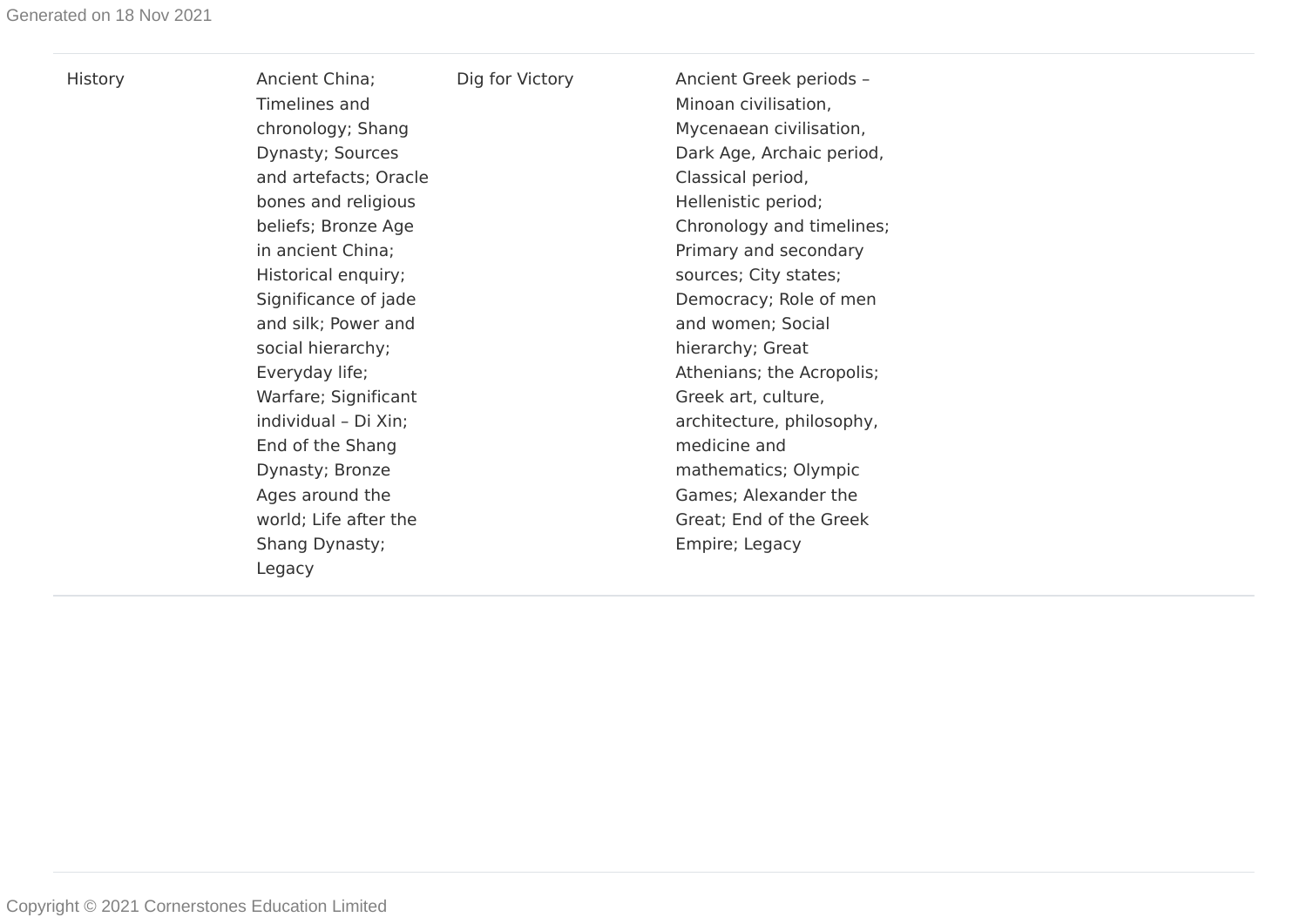## Computing Digital Literacy -

Sharing of private information Computer Science - Lego Spike project affiliated with RAF and The Royal Navy Computer Science - Create programmes by decomposing them into smaller parts. Digital Literacy - To describe ways technology can affect healthy sleep. Information technology - Word processing and the use of hyperlinks Digital Art - Manipulating and creating images.

Computer Science - Selection in algorithms Digital Literacy - How to use different search technologies effectively Digital Literacy - Online reputation Information technology - Animation - Use digital drawings to create a gif or video. Information technology - Video - How to use a Green screen Significant individual - Grace Hopper

Data Handling - Questionnaires Digital Literacy - To understand how identity online can be copied and modified. Computer Networks - Viewing web pages on the internet. Information technology - Using presentational software to collaborate with others online. Digital Literacy - Online bullying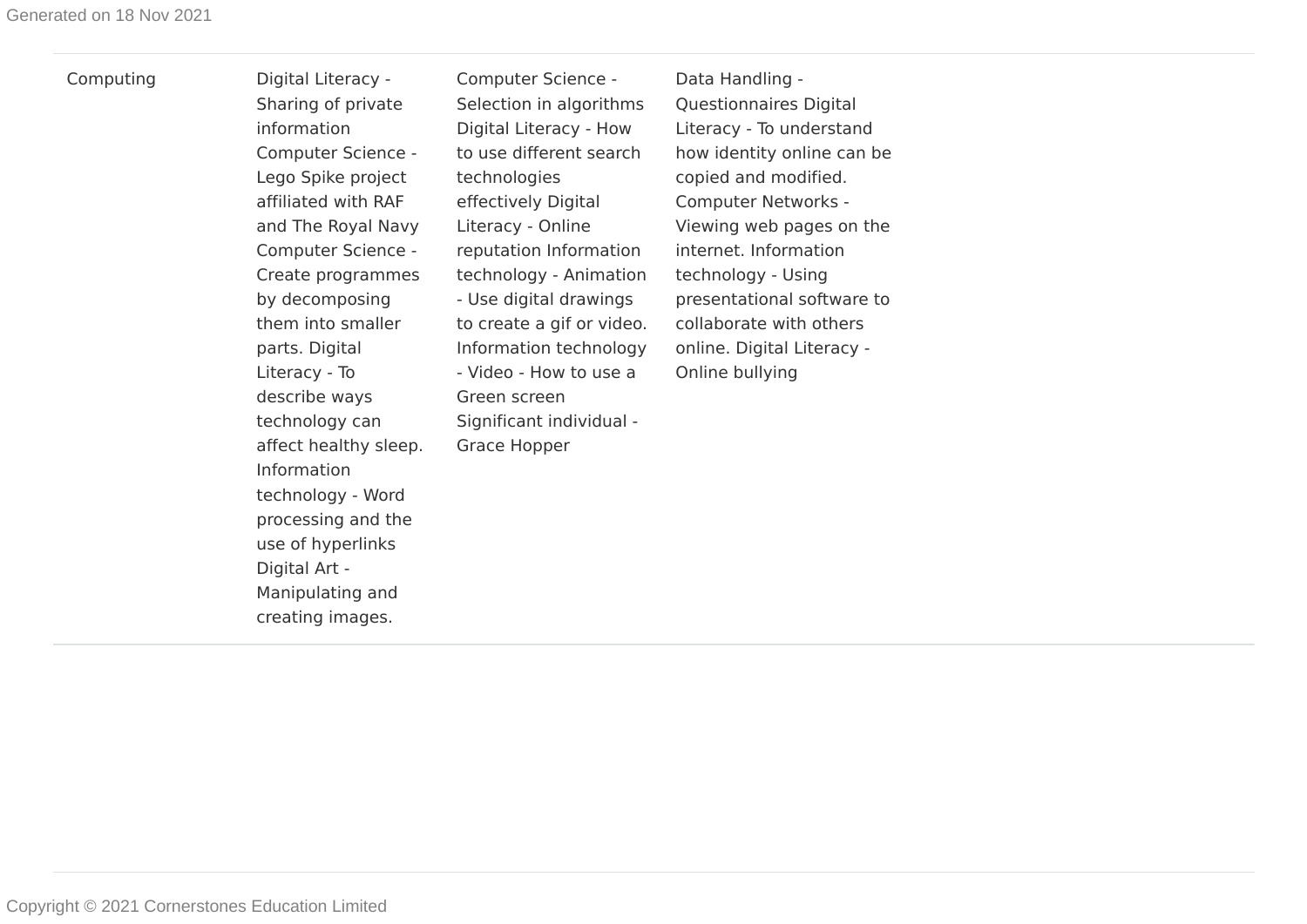| Art and design           | [Tints, Tones and<br>Shades (Y5)] -<br>Colour theory;<br>Colour wheel; Mixing<br>tints, shades and<br>tones; Landscapes.<br>[Taotie] - Taotie<br>motifs; Casting<br>methods;<br>Watercolour | Still life. [Line, Light<br>and Shadows] -<br>Continuous line<br>drawing; Significant<br>artists - Pablo Picasso<br>and Rembrandt;<br>Shading techniques;<br>Drawing on black<br>paper; Black and white<br>photography. [Nature's<br>Art] - Land art; Natural<br>materials; Relief<br>sculpture; Installations |                                                                                                                                                                    |
|--------------------------|---------------------------------------------------------------------------------------------------------------------------------------------------------------------------------------------|----------------------------------------------------------------------------------------------------------------------------------------------------------------------------------------------------------------------------------------------------------------------------------------------------------------|--------------------------------------------------------------------------------------------------------------------------------------------------------------------|
| Design and<br>technology | [Moving<br>Mechanisms] -<br>Pneumatic systems;<br>Joining and finishing;<br>Iterative design<br>process; Building<br>pneumatic machine<br>prototypes                                        | Seasonality. [Eat the<br>Seasons] - Cooking;<br>Nutrition                                                                                                                                                                                                                                                      | [Architecture] -<br>Architecture over time;<br>Greek architecture;<br>Structural support,<br>stiffness and stability;<br>Computer-aided design;<br>Building design |
| Religious education      | Autumn 1: Buddhist<br>flag; Wheel of<br>Dharma;<br><b>Compassion Autumn</b><br>2: Plagues of Egypt;<br>Seder plate;<br>Traditions and<br>customs; Freedom                                   | Spring 1: Sacrifice;<br>Islamic Hijri calendar;<br>Ramadan customs;<br><b>Gratitude Spring 2:</b><br>Meaning of colour; Holi<br>celebrations; Needs                                                                                                                                                            | Summer 1: Pentecost;<br><b>Community Summer 2:</b><br>Guru Arjan; Golden<br>Temple; Guru Granth<br>Sahib; Words                                                    |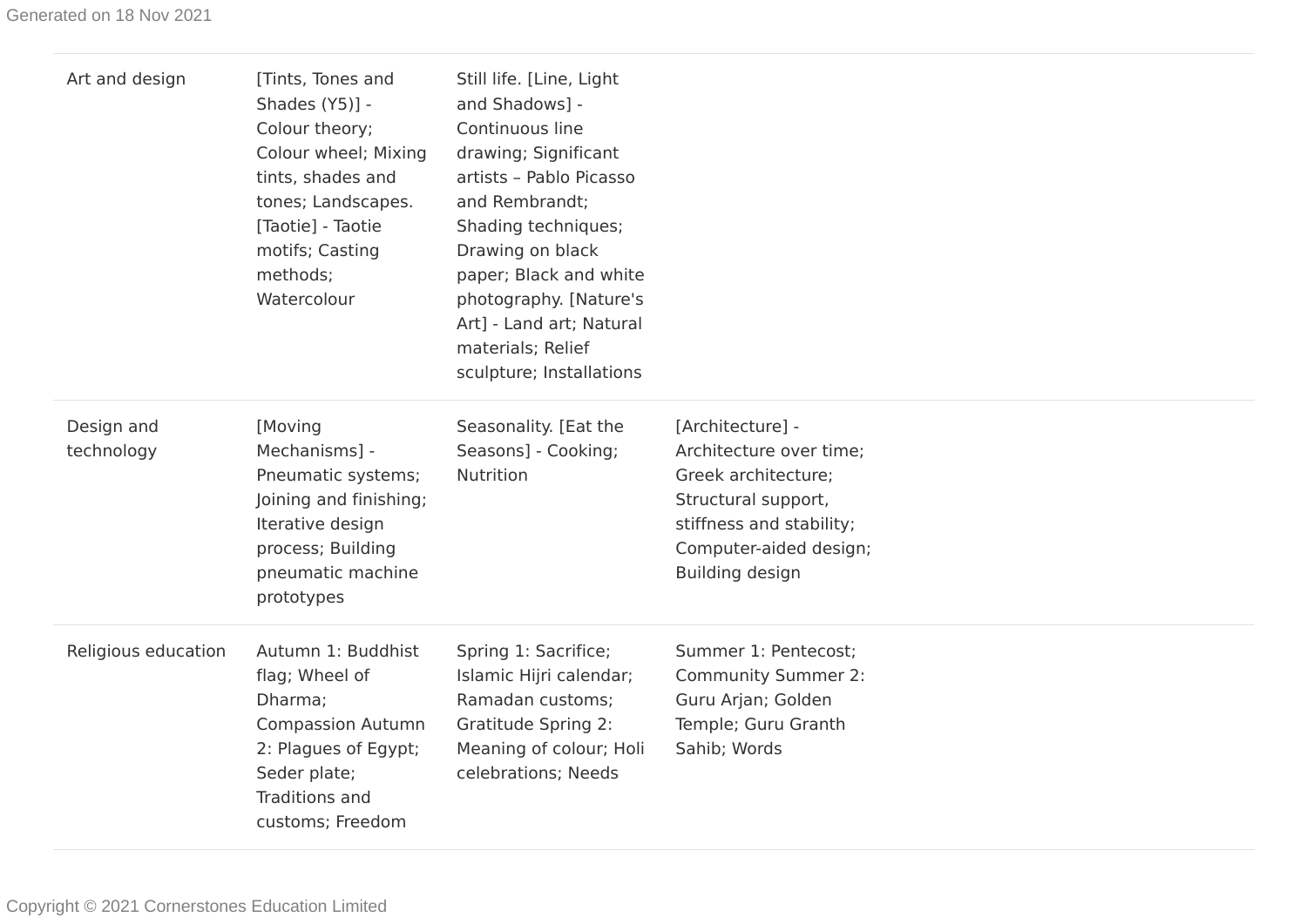Music Charanga LIVIN' ON A PRAYER by Bon Jovi - A classic Rock song. All the learning is focused around one song: Livin' On A Prayer. The material presents an integrated approach to music where games, the dimensions of music (pulse, rhythm, pitch etc), singing and playing instruments are all linked. As well as learning to sing, play, improvise and compose with this song, children will listen and appraise other classic rock songs. Charanga Jazz 1 All the learning is focused around two tunes and improvising: Three Note Bossa and Five Note Swing

Charanga Make You Feel My Love by Bob Dylan – a Pop Ballad sung by Adele All the learning is focused around one song: Make You Feel My Love. The material presents an integrated approach to music where games, elements of music (pulse, rhythm, pitch etc), singing and playing instruments are all linked. As well as learning to sing, play, improvise and compose with this song, children will listen and appraise other Pop Ballads. Charanga Old-School Hip Hop by Will Smith All the learning is focused around one song: The Fresh Prince Of Bel-Air. The material presents an integrated approach to music where games, the interrelated dimensions of music (pulse, rhythm, pitch

Charanga Dancing In The Street by Martha And The Vandellas. The material presents an integrated approach to music where games, the dimensions of music (pulse, rhythm, pitch etc), singing and playing instruments are all linked. Charanga Reflect, Rewind, Replay Consolidate your learning and perform This Unit of Work consolidates the learning that has occurred during the year. All the learning is focused around revisiting songs and musical activities, a context for the History of Music and the beginnings of the Language of Music. Musical learning focus: Listen and Appraise Classical music Continue to embed the foundations of the interrelated dimensions of music using voices and instruments Singing Play instruments within the song Improvisation using voices and instruments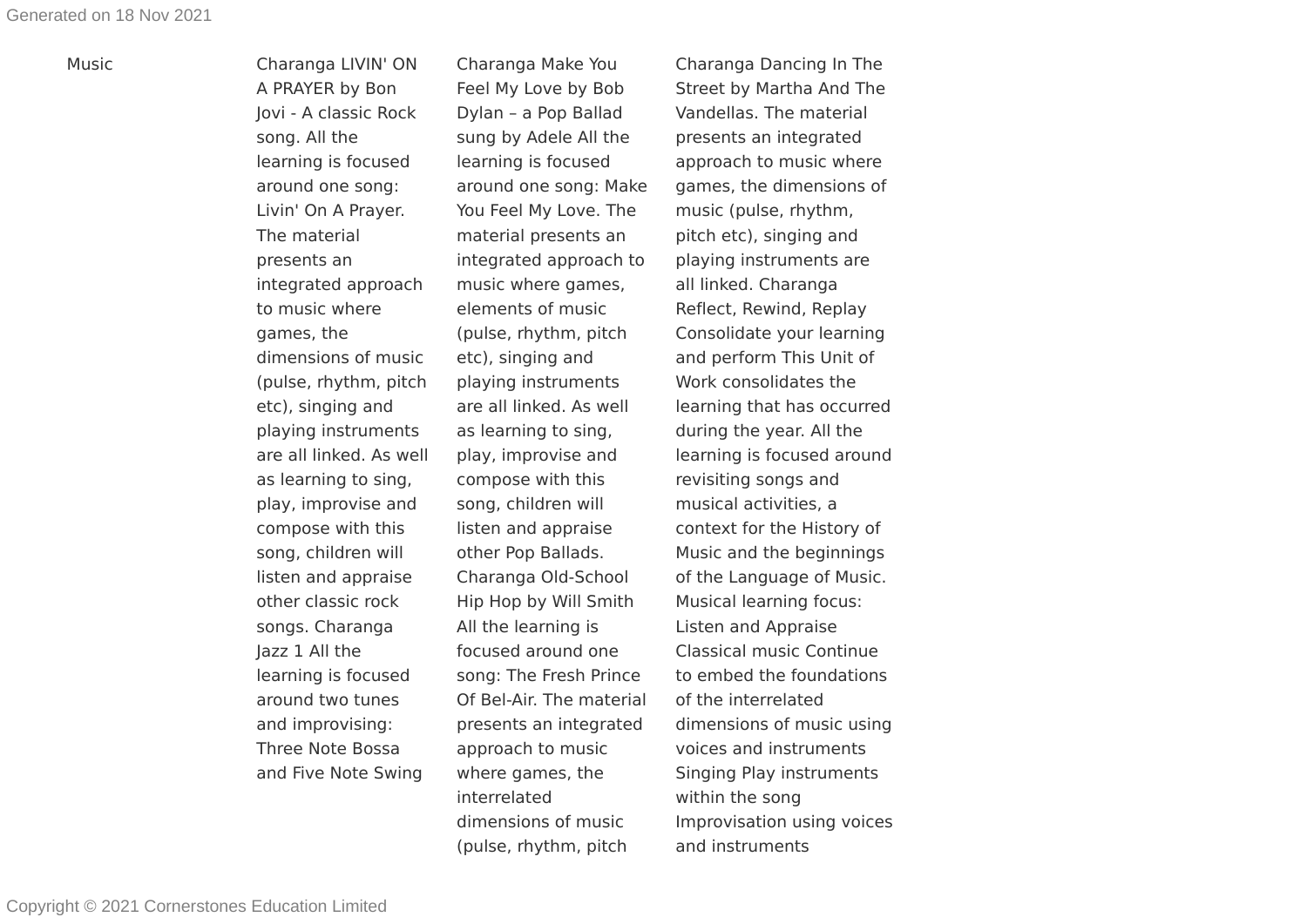| Personal, social<br>and health<br>education |                                  | etc.), singing and<br>playing instruments<br>are all linked. All<br>necessary planning<br>and assessment<br>documentation is<br>provided. Throughout<br>the unit you will be<br>encouraged to keep<br>focused on musical<br>learning; the<br>integration of musical<br>learning/practice is key<br>when delivering your<br>music lesson. Music<br>must be taught<br>musically; pupils and<br>teachers need to be<br>active musicians.<br>Debating topical issues | Composition Share and<br>perform the learning that<br>has taken place |
|---------------------------------------------|----------------------------------|------------------------------------------------------------------------------------------------------------------------------------------------------------------------------------------------------------------------------------------------------------------------------------------------------------------------------------------------------------------------------------------------------------------------------------------------------------------|-----------------------------------------------------------------------|
| Physical education                          | Tag rugby, dance<br>and netball. | Swimming,<br>gymnastics, tennis and<br>dance.                                                                                                                                                                                                                                                                                                                                                                                                                    | Athletics, orienteering and<br>cricket.                               |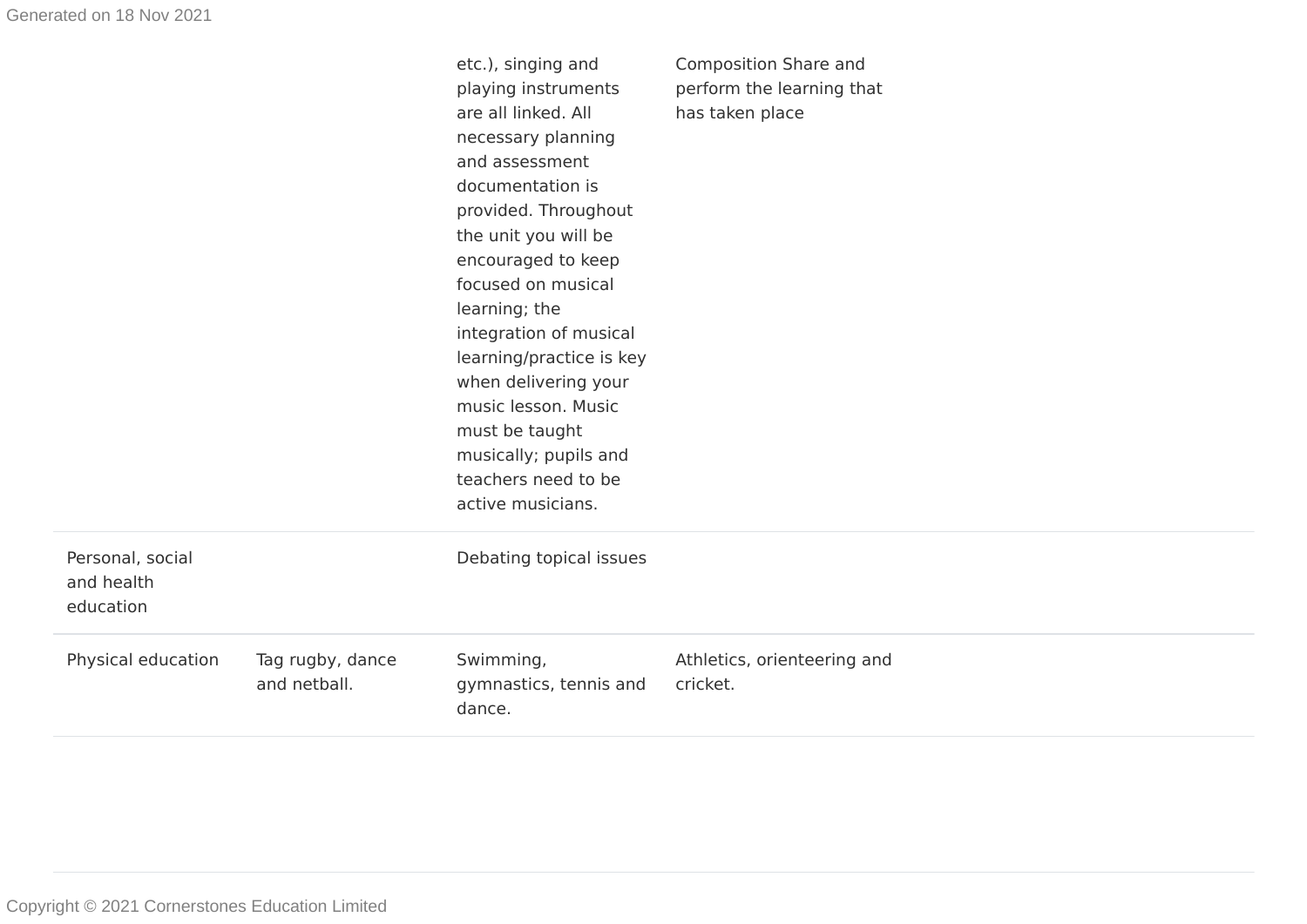| Relationships and<br><b>Health Education</b>                                 | Managing<br>friendships and peer<br>influence Physical<br>contact and feeling<br>safe Responding<br>respectfully to a<br>wide range of<br>people; recognising<br>prejudice and<br>discrimination                                                   | Protecting the<br>environment;<br>compassion towards<br>others How<br>information online is<br>targeted; different<br>media types, their role<br>and impact Identifying<br>job interests and<br>aspirations; what<br>influences career<br>choices; workplace<br>stereotypes | Healthy sleep habits; sun<br>safety; medicines,<br>vaccinations,<br>immunisations and<br>allergies Personal identity;<br>recognising individuality<br>and different qualities;<br>mental wellbeing Keeping<br>safe in different<br>situations, including<br>responding in<br>emergencies, first aid and<br><b>FGM</b> |  |
|------------------------------------------------------------------------------|----------------------------------------------------------------------------------------------------------------------------------------------------------------------------------------------------------------------------------------------------|-----------------------------------------------------------------------------------------------------------------------------------------------------------------------------------------------------------------------------------------------------------------------------|-----------------------------------------------------------------------------------------------------------------------------------------------------------------------------------------------------------------------------------------------------------------------------------------------------------------------|--|
| No Outsiders -<br>Preparing children<br>for life in modern<br><b>Britain</b> | Autumn 1: The Cow<br>who climbed a Tree -<br>Gemma Merino<br>Autumn 2: Rose<br>Blanche by lan<br>McEwan and R.<br>Innocenti - To justify<br>my actions Where<br>the Poppies Now<br>Grow by H. Robinson<br>and M. Impey - To<br>learn from our past | How to heal a broken<br>wing by Bob Graham -<br>To recognise when<br>someone                                                                                                                                                                                                | And Tango make Three by<br>J. Richardson and P.<br>Parnell - To accept people<br>who are                                                                                                                                                                                                                              |  |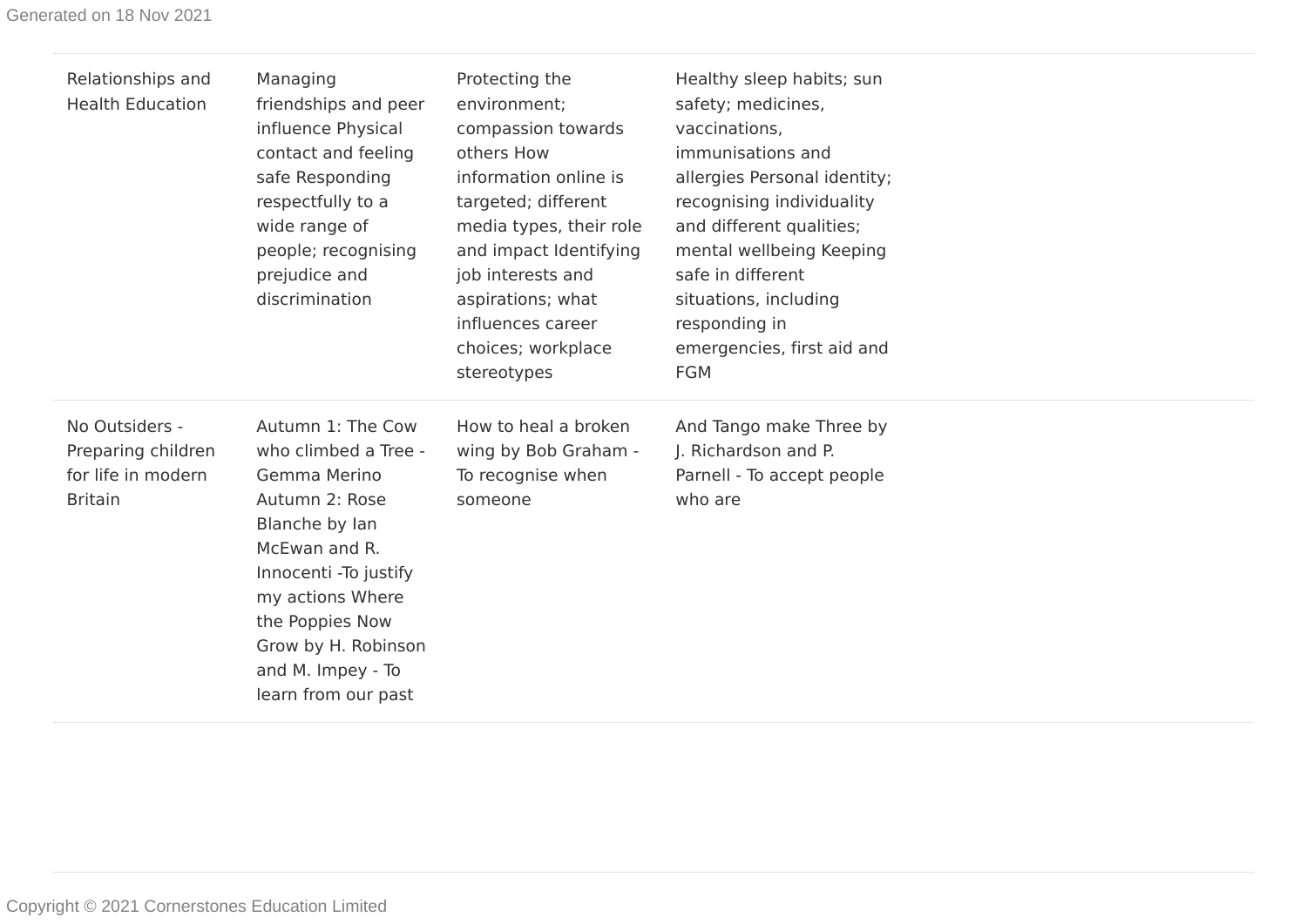| Oracy                                            | Autumn 1: historical<br>documentary about<br>the Shang Dynasty<br>(physical and social<br>and emotional<br>focus). Autumn 2:<br>live experiment<br>demo - like a<br>YouTube video<br>(social and<br>emotional and<br>linguistics focus).<br>Expert talk on space<br>(linguistic and<br>cognitive focus) | Autumn 1: debate<br>about modern farming<br>practices and their<br>impact (cognitive and<br>linguistic focus).<br>Autumn 2: formal<br>presentation -<br>explanation of the<br>human life cycle<br>(linguistic and physical<br>focus).                                                                                               | Autumn 1: balloon debate<br>of significant Athenians<br>(cognitive and social and<br>emotional focus). Autumn<br>2: narrating a stop-motion<br>animation/video of the<br>process of dissolving<br>(linguistic and cognitive<br>focus).                                                                         |  |
|--------------------------------------------------|---------------------------------------------------------------------------------------------------------------------------------------------------------------------------------------------------------------------------------------------------------------------------------------------------------|-------------------------------------------------------------------------------------------------------------------------------------------------------------------------------------------------------------------------------------------------------------------------------------------------------------------------------------|----------------------------------------------------------------------------------------------------------------------------------------------------------------------------------------------------------------------------------------------------------------------------------------------------------------|--|
| Skills Builder -<br><b>Essential Life Skills</b> | Autumn 1: Listening<br>- Learners listen to<br>others and record<br>important<br>information as they<br>do Autumn 2:<br>Speaking - Learners<br>speak effectively by<br>using appropriate<br>language                                                                                                    | Spring 1: Problem<br>Solving - Learners<br>explore problems by<br>thinking about the pros<br>and cons of possible<br>solutions Creativity -<br>Learners generate<br>ideas by combining<br>different concepts<br>Spring 2: Staying<br>Positive - Learners<br>keep trying when<br>something goes wrong<br>and help cheer others<br>up | Summer 1: Aiming High -<br>Learners set goals for<br>themselves Leadership -<br>Learners manage group<br>discussions to reach<br>shared decisions Summer<br>2: Teamwork - Learners<br>work well with others by<br>understanding and<br>respecting diversity of<br>others' cultures, beliefs<br>and backgrounds |  |